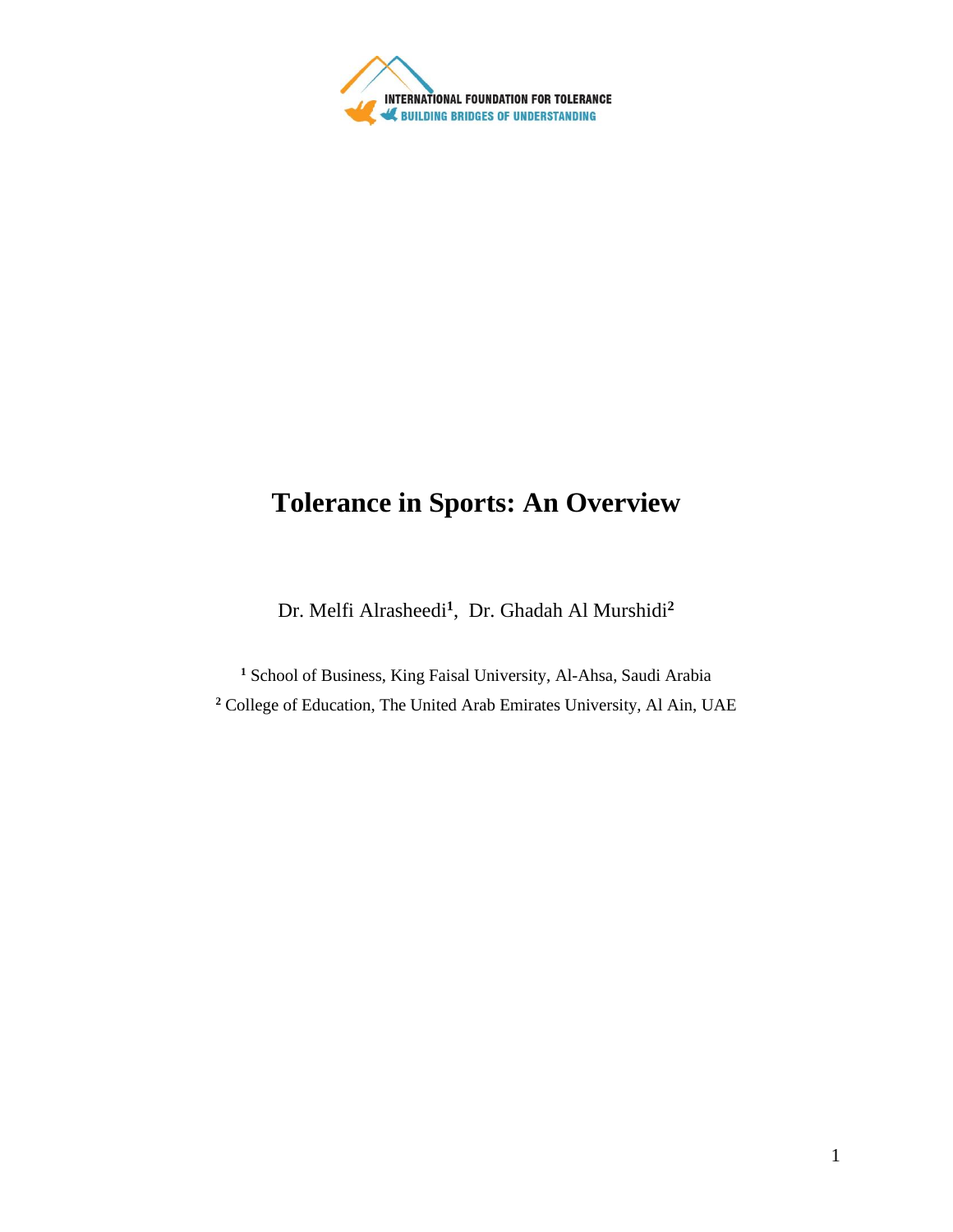

# **Tolerance in Sports: An Overview**

Dr. Melfi Alrasheedi and Dr. Ghadah Al Murshidi

#### **Abstract**

The paper highlights the role of sports in promoting tolerance by strengthening interethnic relationships. Sporting events bring people from different social and cultural backgrounds, making them understand the norms, beliefs, practices, and values of each other. In doing so, these activities promote understanding among the people, consequently enhancing international peace and relations. Notably, athletes use sporting events to highlight the practices and values of their ethnic groups to other nations. Sports allow people to understand, respect, and accept different cultures; thus, promoting human individuality and self-expression. Thus, tolerance in games helps foster a culture of peace by embracing the equal existence of other people. It is a virtue that enables a person to respect others' rights and freedom, regardless of their backgrounds. The modern sport also promotes human education by creating awareness of various humanitarian issues such as racism. It plays an essential role in advocating for comradeship as part of the strategies to eliminate racial prejudice. Thus, this paper reviews the role of sports and related activities in strengthening tolerance and mutual understanding among people from diverse social and cultural backgrounds.

*Key words:* Tolerance, sport, sporting events, international sporting relations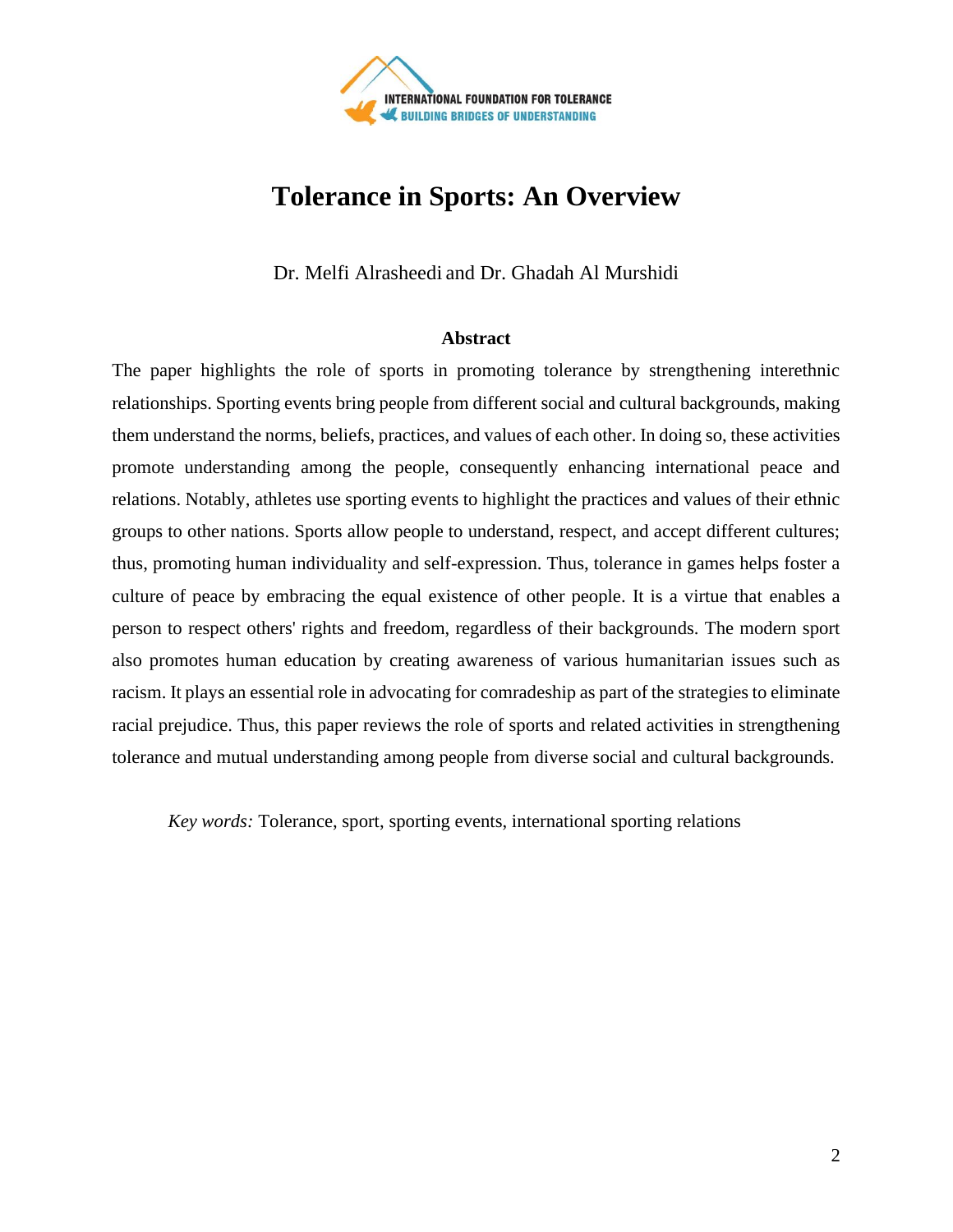

### **Introduction**

Undeniably, sports remain one of the activities that play an essential role in society by bringing people from different social, economic, cultural, and political backgrounds together. In other words, sports attract people from all walks of life. As such, it has a high impact on creating awareness on various humanitarian concerns. Besides, sports help in promoting multiple peacebuilding efforts and initiatives by encouraging equal participation in games and other social programs. Moreover, competition is a positive tool that helps support education, access to health care, gender equality, and nation-building. In doing so, it helps facilitate economic, social, and cultural fabric in society, leading to peaceful coexistence. In particular, football, basketball, boxing, and tennis, among other sporting activities, have been utilized as a medium for creating awareness on various social problems such as racism, gender equality, equal access to education, and social inclusion. Sports also help promote rehabilitation and reintegration of conflict survivors into society. Therefore, a game is a medium that facilitates understanding of different beliefs, values, and other cultural norms and practices.

Tolerance refers to acceptance, respect, and accommodation of other cultural practices, values, and beliefs that may conflict with the ideologies and opinions of the majority ethnic group. The concept of tolerance focuses on differences in demographic characteristics such as race, religion, ethnicity, sexuality, gender, age, and color (Atherley and Tonts, 2010). Therefore, sports promote a culture of self-expression and inclusion of people from different cultural and social backgrounds. Tolerance in sports promote a culture of peace by recognizing the notion of equal existence. In 1995, UNESCO adopted liberalism as the only way to combat ethnic, political, religious, and confessional disagreements. The organization recognized tolerance as a virtue that would promote peaceful living in a society of people with divergent views and ideas. As such, it encourages the freedoms and rights of everyone in that it recognizes different values and beliefs from other ethnic groups.

With the ever-increasing globalization, tolerance remains one of the buzzwords in organizational, national, and international settings. Understanding promotes peaceful coexistence by establishing multicultural justice. Sports officials across various countries and ethnic groups continue to create awareness of cultural diversity by encouraging their followers to promote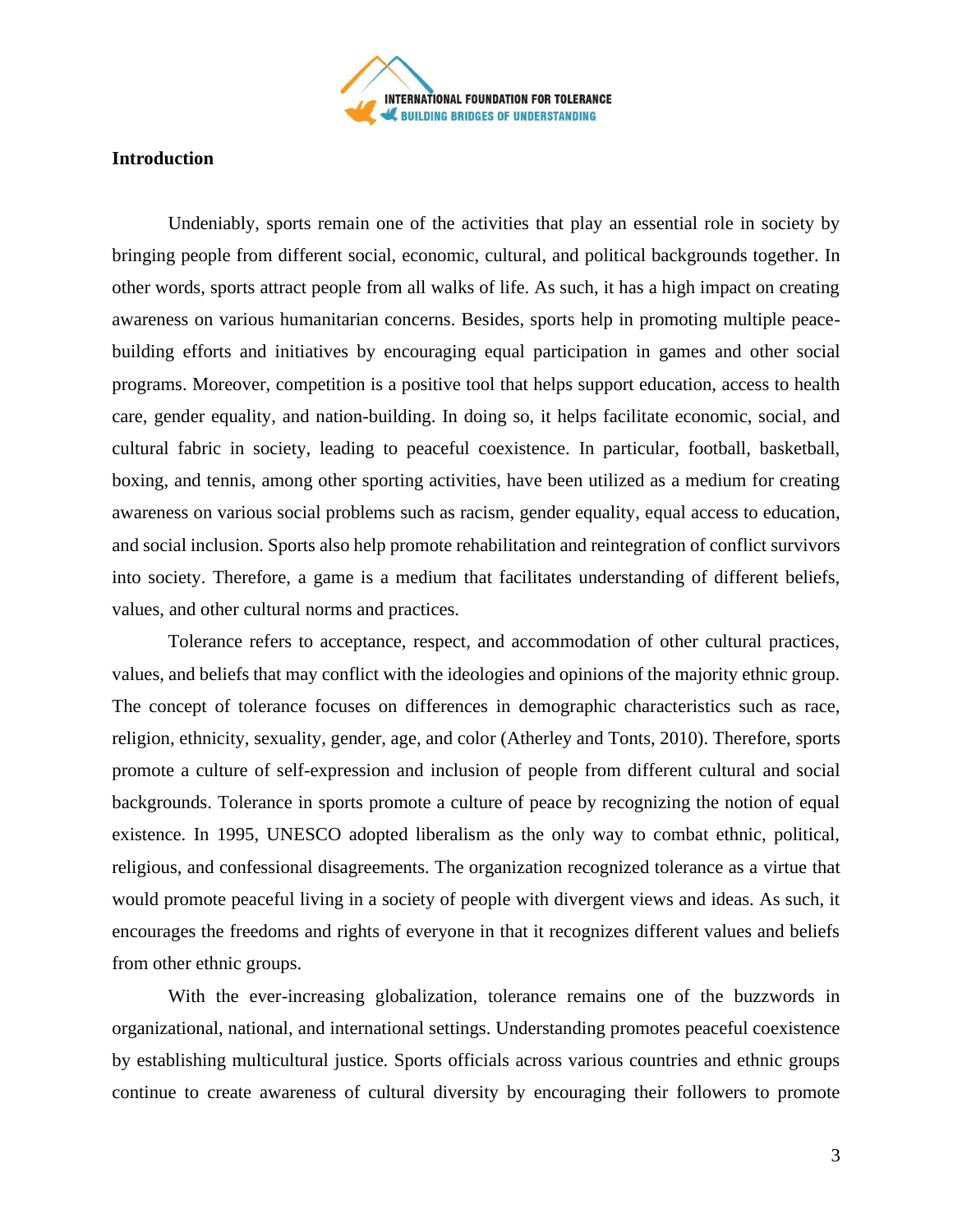

tolerance. According to Atherley and Tonts (2010), many states have enacted and implemented laws that suppress intolerance with civic and religious associations promulgating tolerance. With diverse meanings and interpretations attached to understanding, sports events advocate for a different ideological approach to intergroup tolerance by developing a sense of the world, where people express their talents and views freely without prejudice.

## **Building and Sustaining Tolerance**

Sports is the foundation of the ethnic unity of contemporary society. It performs almost similar functions as music, painting, cinematography, architecture, and fine arts in promoting diversity and inclusivity. Further, it helps promote human education through various awareness campaigns on comradeship, morality, honesty, kindness, and the construction of personality (Fusco, 2005). In most cases, players in various sporting activities use this medium to create awareness of racial prejudice. These athletes contribute to the understanding and recognition of various ethnic beliefs and values by other nations. Tolerance in sports creates a sense of belonging regardless of nationality. Games bring athletes from different nationalities and religious backgrounds together and blend them to form a unified team. The fans also support their teams of choice without prejudice. In doing so, sports enable people to recognize and respect others with divergent views on life, traditions, and norms, consequently reducing the likelihood of conflicts.

Sport is one of the largest industries in the world that employs people from different cultural backgrounds. It promotes workplace inclusivity and diversity, combating challenges such as xenophobia, racial discrimination, and gender biases. For example, in football, the World Cup is one of the events that bring entertainment to people regardless of their geographic location. Sponsors of these events use sports not as an international competition, but as a medium to promote understanding and tolerance. Sporting events allow athletes to use their natural talent and skills to combat racism.

Moreover, sports offer social opportunities for role models, athletes, coaches, and other celebrities to use their brands to spur social changes such as tolerance and equality. Games inspire beyond their ethnic, political, national, and cultural differences. It instills universal values such as tolerance and respect into people, especially children and youths. Today, sports remain one of the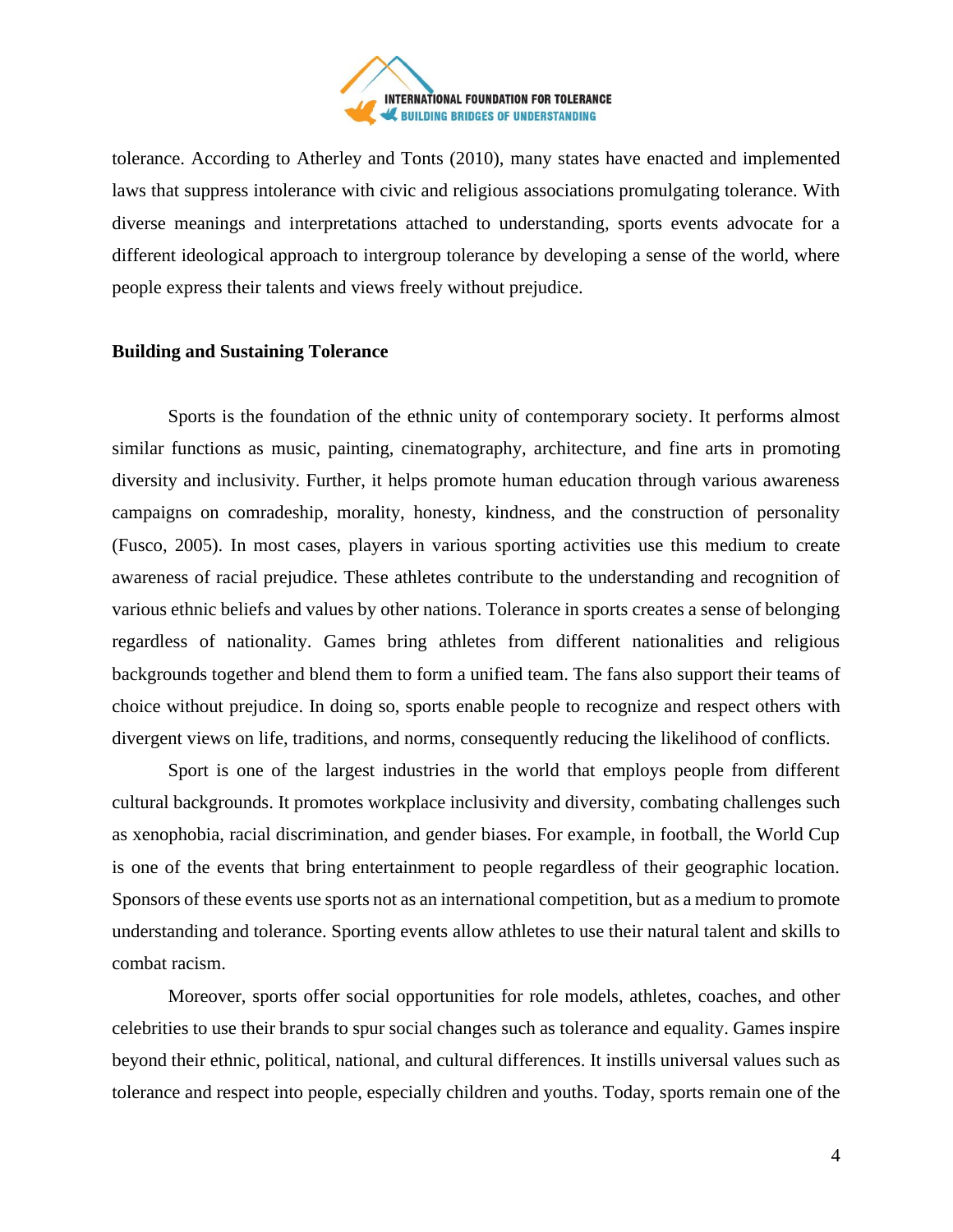

most debated topics worldwide, attracting people in all roles regardless of their social and economic status. Thus, the game is a universal language that plays promote understanding among people with different beliefs and values, enhancing international relations.

With transparent rules and regulations of the game, sports explicitly promote non-violent behaviors. Such higher integrity and ethics help instill a culture of tolerance and understanding among people. Sports promote fairness and equal administration of justice regardless of color, gender, and sex. Therefore, it can address societal problems such as racism, with deeper historical roots. Due to its power and influence, sports are a symbolic social activity that promotes tolerance between nations. For instance, the World Cup of 2002 remains a historic event co-hosted by Japan and Korea (Ndlovu, 2010). These two countries had a troubled history, but the tournament signified a triumph for mutual respect and tolerance.

FIFA, UNICEF, and WHO, among many other organizations, have been using sporting events to campaign for peace and unity. In doing so, these bodies demonstrate that sports are essential for promoting tolerance, non-violence, and peace. It is a medium of relaying messages of inclusivity and diversity amid the rapid growth of globalization and international cooperation. The hosts and sponsors of these events utilize their global coverage to spur conversations about the need for peaceful coexistence by embracing tolerance and understanding.

Sports also occupy an essential place in the spiritual and physical culture of the community. It is a social phenomenon that strengthens peace, unity, tolerance, and mutual understanding among states and nationalities. For example, the Olympic Games acted as a holiday of peace in ancient Greece. It means that all the war and strife would cease on the eve of this great holiday, and offenders of the truce could receive strict punishment such as ex-communication for two Olympic Games. In this regard, sports play a significant role in establishing friendly relations between ethnic groups, promoting unity and tolerance. It emphasizes multicultural and multilingual attitudes and values in promoting respect for others. Organizers, sponsors, and hosts of sporting activities use banners with messages that inspire hope, friendship, and peaceful coexistence. Thus, sport is a powerful tool that uses a universal language to advocate for tolerance and reconciliation by uniting people irrespective of religious and cultural frontiers.

As a universal language, sports reduces the likelihood of miscommunication and conflict associated with cultural differences (Rajan & Premkumar, 2013). Therefore, it builds an effective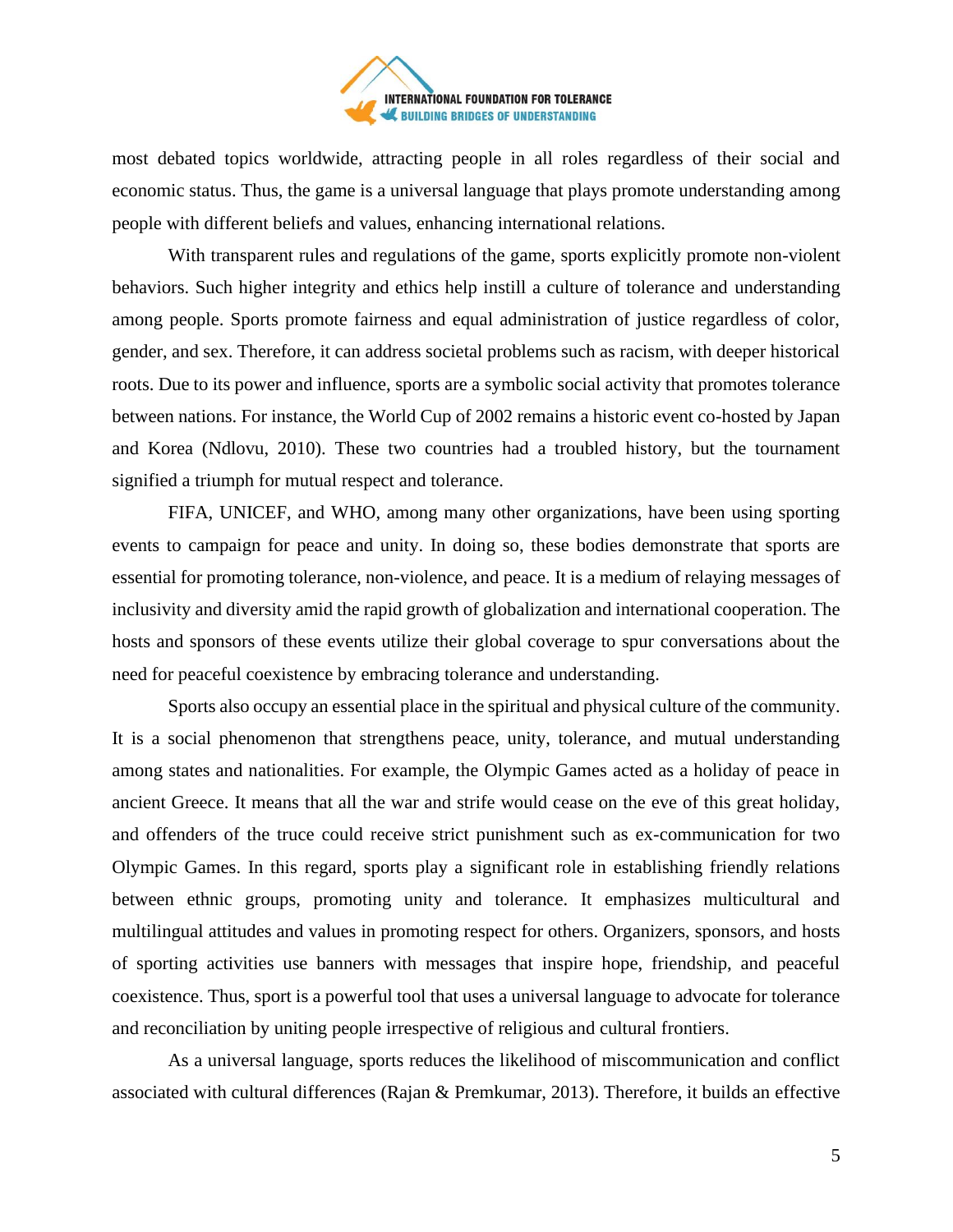

multicultural collaboration to address misunderstandings that may occur due to differences in values and beliefs. Sporting activities allow stakeholders to promote a unified effort aimed to overcome differences.

Sports accommodates people from various religious and cultural groups. As such, it accepts group differences in dealing with out-group practices and beliefs in society. It reduces the likelihood of conflicts due to alternative worldviews that contradict the norms and practices of the majority ethnic group. Sports encourage people to tolerate beliefs and behaviors contrary to their culture and traditions despite their disapproval of such practices.

The concept of cultural diversity due to globalization has resulted in the standardization of cultures to reinforce existing imbalances. Today, sports are a medium to promote cultural tolerance in reducing the potential clash of civilizations. It draws parallel lines between the disappearance of traditional norms and the erosion of diversity that could emerge due to modern lifestyles. Therefore, sports enhance peaceful coexistence by denouncing social and economic disparities or inequalities that could infringe human rights.

Relevant organizations continue to adopt various programs to create awareness of the adverse effects of racism in sports. For example, the installation of advanced listening devices in stadiums, arena, and fields aimed to identify perpetrators of racial vilification, insults, and abuses. These measures can help strengthened various disciplinary codes designed to combat this menace.

Some players are also wearing white and black wristbands to create awareness of the realities of intolerance in the game. In particular, high profile players have stepped up on this issue by speaking their voices to discourage discrimination and hate in sports. Organizers of events also play a critical role in championing for inclusion and equal participation in sports to achieve social integration.

Sport remains one of the social activities and events that attract millions of people from diverse backgrounds. As a result, it can create an inclusive society through competitive gaming regardless of gender, age, religion, nationality, sex, and skin color. Besides, sports also play an essential role in embracing values and practices that promote mutual respect for human rights. In this regard, it helps integrate society by encouraging equal participation to emphasize a sense of belonging (Thompson et al., 2016). Engaging in sports events advocate for mutual respect and acceptance of diversity by combating exclusion, racism, and any other form of discrimination that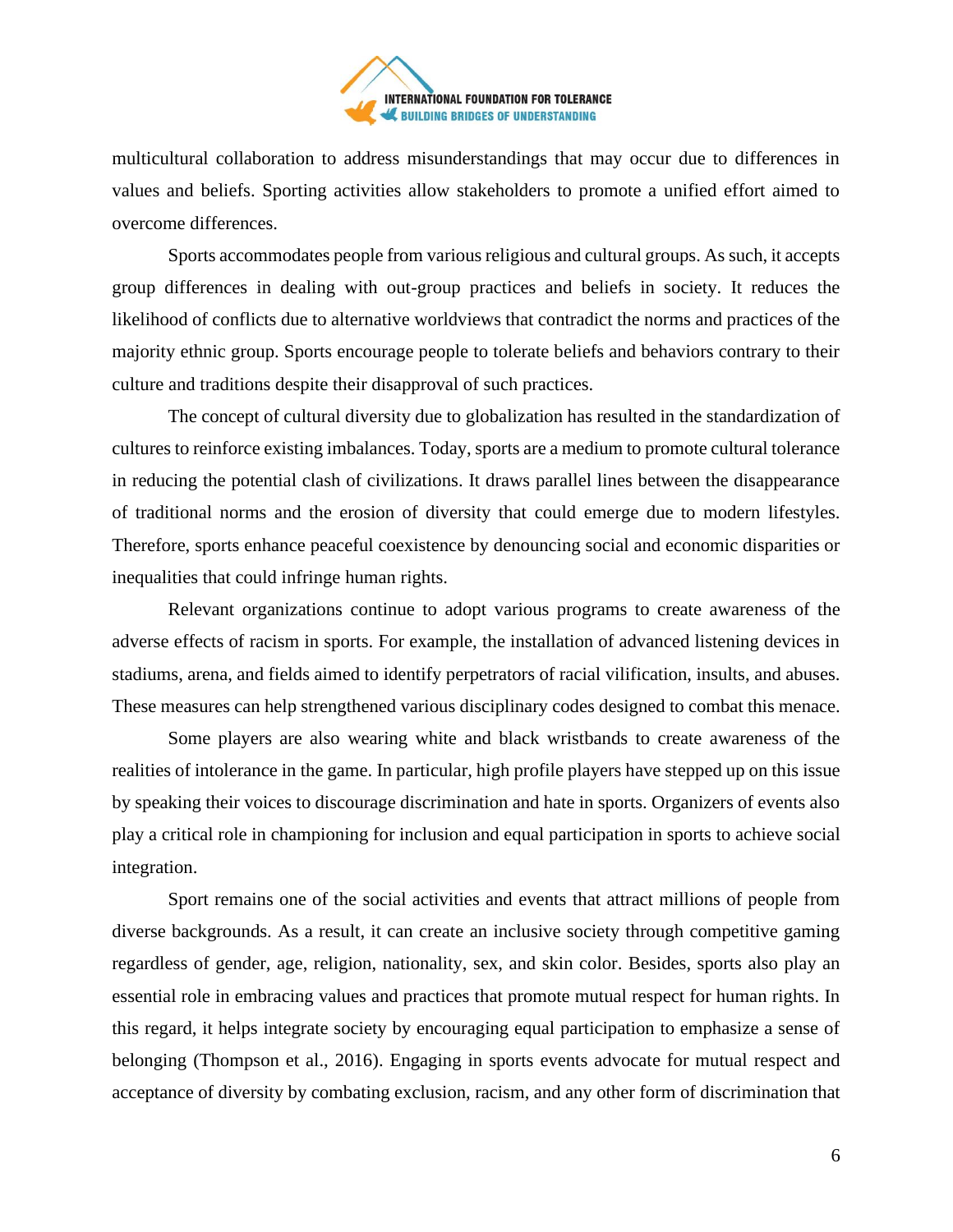

may undermine certain cultural groups or beliefs. Various authorities and organizations advocate for equal participation in sport by encouraging stakeholders to condemn intolerance and racist practices.

There is a need to enact anti-discrimination laws to combat racist acts and abuses that may discourage equal participation for all. Relevant agencies should consider implementing appropriate legal policies to prevent discriminative measures that could impede access to sports (Habermas, 2004). Besides, these laws would ensure integration in society by encouraging players from minority backgrounds to participate in sporting events. Through hefty fines and imprisonment, the authorities would discourage stakeholders from engaging in racist and discriminative actions.

Such laws also hold clubs and teams responsible for the actions of their fans. Strict rules will make federations implement various devices to monitor and capture fans' behavior in the stadiums, fields, and arena. In doing so, anti-discrimination laws compel stakeholders to collaborate to combat the device by adopting legal frameworks that outline each actor's duties and responsibilities. Besides, these policies also encourage authorities to conduct outreach activities that promote cultural diversity awareness. For example, sports federations should organize events that bring together people from diverse backgrounds and teach them about the need to embrace diversity. They can also remind players, coaches, and fans to avoid racial discrimination in all circumstances.

Moreover, anti-racism clauses discourage supporters from directing verbal slurs, racial gestures, and boos against players from minority ethnic groups. Such laws also encourage organizers of events to adopt charters aimed at ensuring their fans' discipline or supporters. Alternatively, the regulations compel sponsors of sporting activities to avoid using stereotyped advertisements that may undermine minority groups' cultural beliefs and values. Through collaborative efforts, sports organizers should create suitable practice awards to promote the exchange of ideas and practices within the sporting fraternity.

#### **Tolerance Approaches and initiatives in Sports**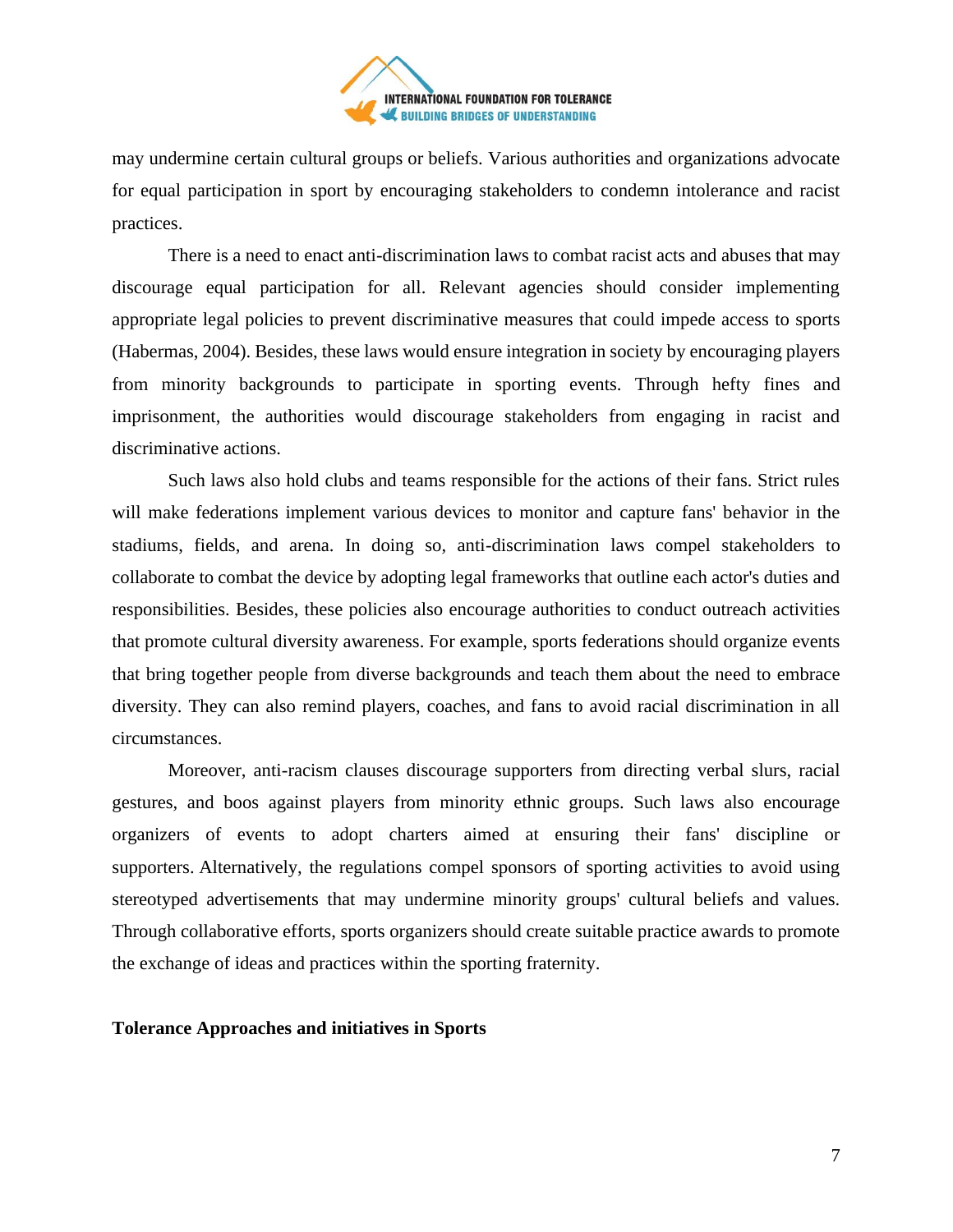

Verbal abuse and racial slurs in sports remain a significant challenge that fans and supporters use to evoke the opposing teams' emotions and attitudes. Racial prejudices aimed to demonstrate racial superiority over the minority ethnic groups. In doing so, racism in sports highlights the ideological expression of discriminatory behaviors and disparaging attitudes to discredit the victim (Drandrov & Fayzullin, 2015). Therefore, the manifestations of racial prejudice in games stress the racist structure or institutional racisms in society. It manifests itself unequivocally since social norms cannot prevent spectators from racial discrimination against minority groups.

Although games were viewed as a cultural practice and a means to promote social life, racism's emergence continues to affect this social event. Racism remains one of the prevalent issues in contemporary society. Today, racial slurs and vilification are rampant in sports. Fans continue to target players of color worldwide. The blacks continue to experience racial abuses and defamation due to discrimination based on their skin color.

Notably, there is evidence that racial discrimination is a significant problem that affects the sports sector's social interactions. Racism in sports goes beyond the behavior of spectators or fans. Institutional racism affects games with racial remarks and comments by managers, coaches, athletes, and fans. In most cases, various authorities have adopted initiatives to combat the menace in sports by focusing on hooliganism among radical groups of fans. As a result, such programs have not yielded intended results as racism continues to jeopardize sports.

It is essential to note that sports are a social event that promotes various social values and cohesion in society. Besides, it helps fosters tolerance, mutual respect, and fair play. However, the widespread racism has adversely affected this field; hence, the need for the relevant agencies to design policy recommendations to combat the phenomenon in all forms of sports, including basketball, football, rugby, baseball, among other amateur and professional sports.

Sport remains one of the social activities and events that attract millions of people from diverse backgrounds. As a result, it can create an inclusive society through competitive gaming regardless of gender, age, religion, nationality, sex, and skin color. Besides, sports also play an essential role in embracing values and practices that promote mutual respect for human rights (Brown et al., 2014). In this regard, it helps integrate society by encouraging equal participation to emphasize a sense of belonging. Engaging in sports events advocate for mutual respect and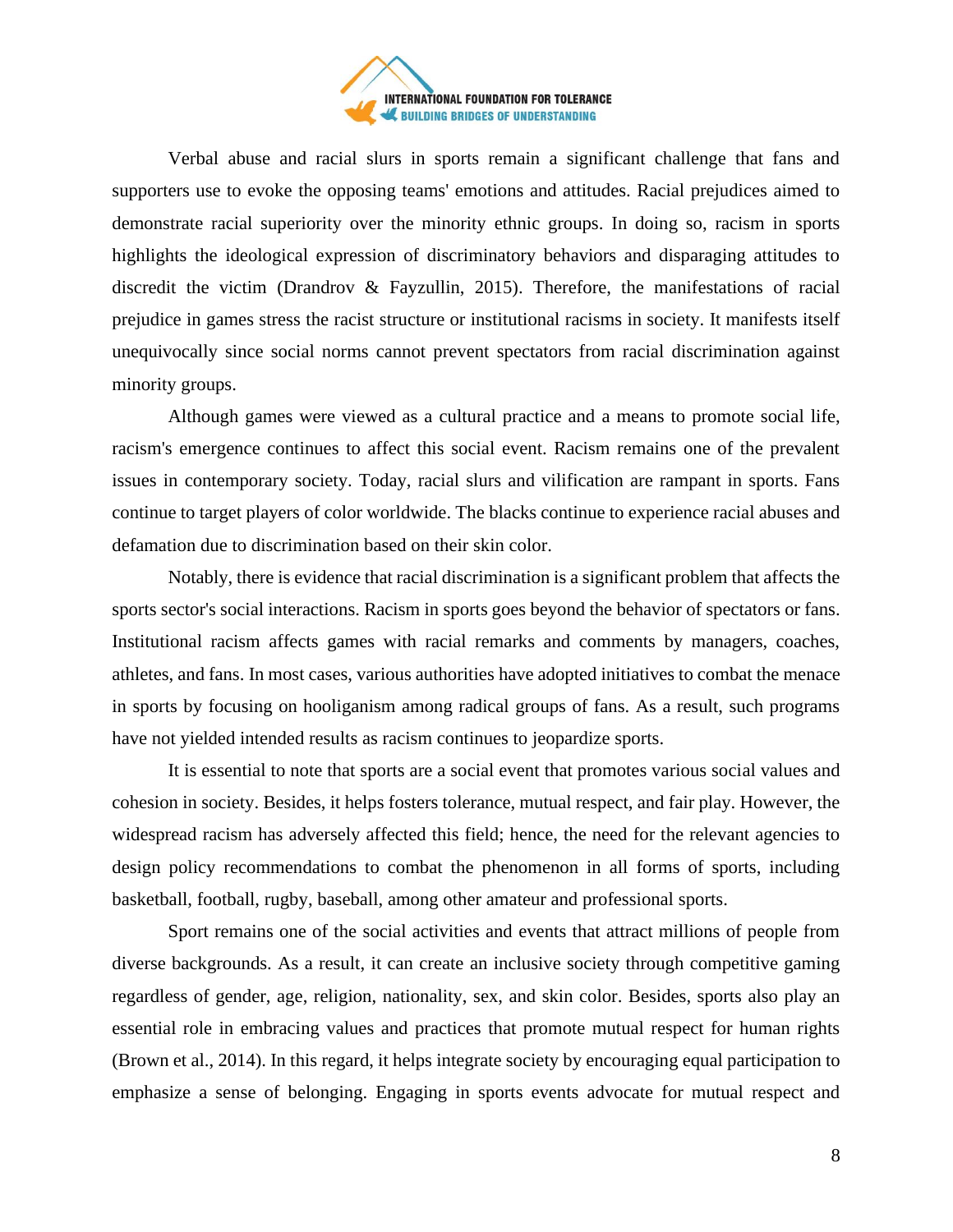

acceptance of diversity by combating exclusion, racism, and any other form of discrimination that may undermine certain cultural groups or beliefs. Various authorities and organizations advocate for equal participation in sport by encouraging stakeholders to condemn intolerance and racist practices.

Over the decade years, the world has experienced unprecedented rates of racial abuses and acts. With increased acts of racism in sports, players have threatened to walk out of the fields with Africans, foreign-born players, and Muslims among the most targeted. Throughout history, various sporting activities and competitions have embraced fair play where collective and individual efforts contribute towards achieving desired goals. However, factors such as religion, the color of the skin, and ethnicity have become the basis of judgment and performance. As such, racial supremacy continues to ravage sports, making it difficult for players and participants to achieve their full potential.

The black players continue to experience high incidents of racial abuse, such as banana gestures and monkey calls. These ultra-nationalistic and far-right symbols and slogans impede the competitiveness in the industry. Besides, reports indicate that a section of fans also uses boos and catcalls to insult players from certain ethnic groups. Such racial abuses affect the player's concentration throughout the game, reducing their performance and motivation. Xenophobic, ethnic, and racial prejudice are incompatible with the laws that condemn discrimination (Wilson, 2002). These practices and utterances violate victims' rights and freedom of association.

For example, the 1936 Olympic Games in Berlin promoted racial superiority despite attracting athletes from various multiracial backgrounds. The organizers of this event supported the ideologies of the Nazi regime. In doing so, racisms make it challenging to promote affirmative social acceptance for multi-ethnic teams. Incidents of racial insults, violence, and intolerance have afflicted modern sports. Europe is the leading continent with patterns of racial discrimination in sports. Display of racial gestures, flags, and banners directed at certain social groups of players and supporters has affected the game's social interaction.

Over the last decades, various stakeholders have created awareness of tolerance as the ideal solution to the increased religious and cultural diversity. As a result, multiple communities are embracing the concept, with national and international organizations adopting policies that respect and appreciate norms and practices of divergent cultural groups. However, with increased cases of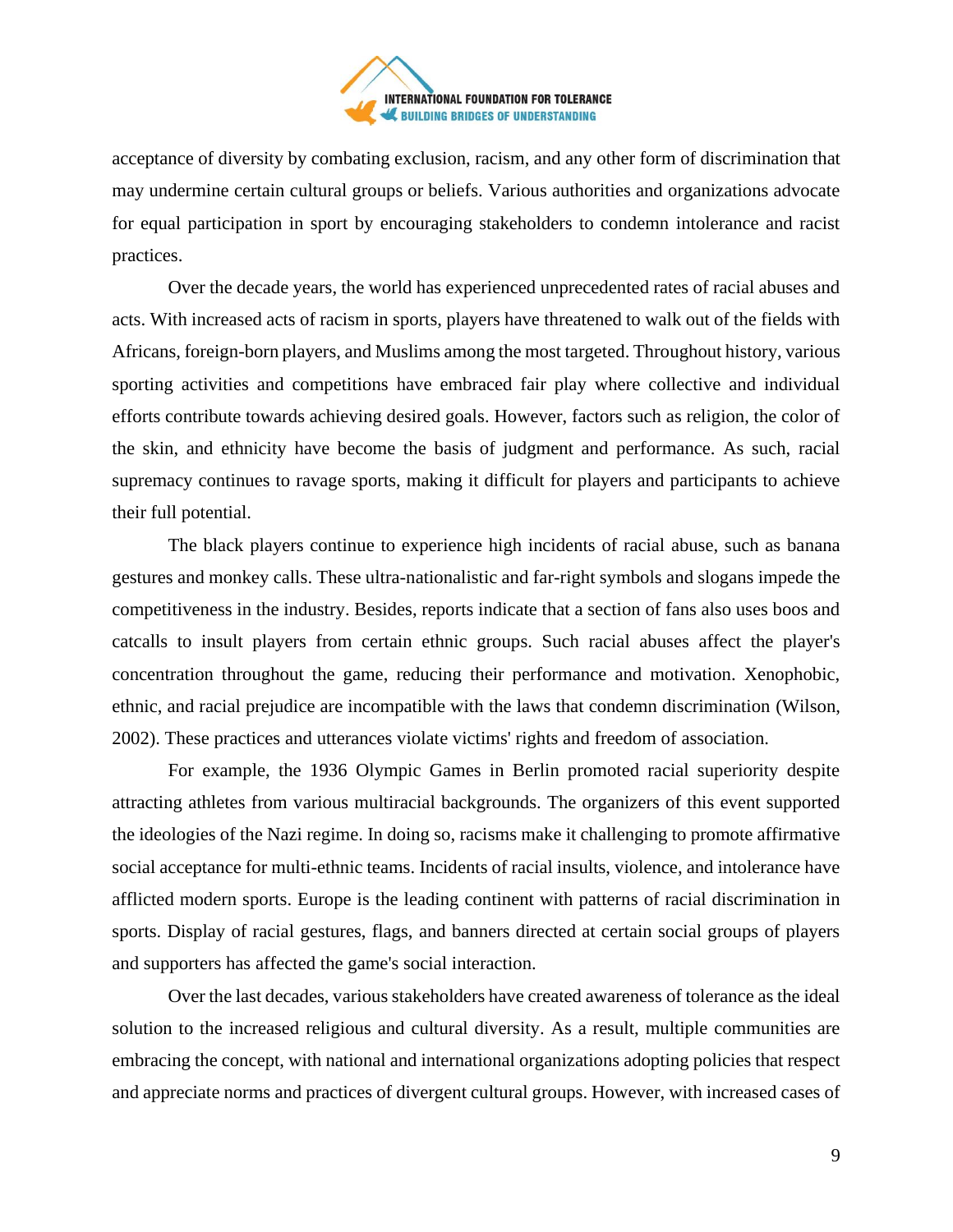

prejudice and intolerance across various sectors, many policymakers have proposed several strategies to help build and sustain tolerance across the community.

It is essential to note that majority of existing policies and initiatives focusing on tolerance aim to combat prejudice, racism, and xenophobia. These strategies emphasize reconciliation and tolerance as the most effective approaches to fight racism, anti-Semitism, and xenophobia that have crippled the modern world (Ross, Jamieson, & Mitchell, 2008). Others emphasize the need to combat racial biases, homophobia, feminism, hate crimes, and ethnic discrimination. In doing so, these strategies aim to increase the level of acceptance, accommodation, and appreciation of diverse beliefs and practices.

Several awareness programs help educate people on the dangers of racism and prejudice. They teach people to appreciate traditions and cultural practices worldwide. As such, these policies equate tolerance with openness, nonjudgmental, and valuing diversity, even if the beliefs and practices of out‐groups conflict with the majority's traditions. Therefore, these programs help discourage prejudicial attitudes or disapproval of expectations. As such, they promote intergroup toleration, allowing people to maintain their intrinsic values and beliefs even when they conflict with those from other ethnic or cultural groups.

Besides, awareness programs discourage people from stereotyping out-groups by encouraging them to develop positive attitudes toward them. In doing so, these initiatives help broaden people's horizons to recognize other cultural values (Bairner, 2003). Nevertheless, awareness programs do not focus on improving out‐group attitudes but also convincing people to change their perceptions and ways of doing things. They allow people to understand the perspective of others and rationale for dissenting practices and beliefs. They create higher tolerance through dialogue and social interactions, which are the foundation for reciprocity of perspective-taking.

Various sporting activities such as football, rugby, NBA, and cricket have implanted tolerance initiatives to promote peace and understanding among the stakeholders. These policies aimed to empower citizens by strengthening the political, social, and economic factors that determine resilience in solving disputes (Ramalingam, 2011). These policies include innovative collaboration with different actors to reduce violence at the local, state, and federal, and international levels. In this regard, sports promote responsive and inclusive policies in addressing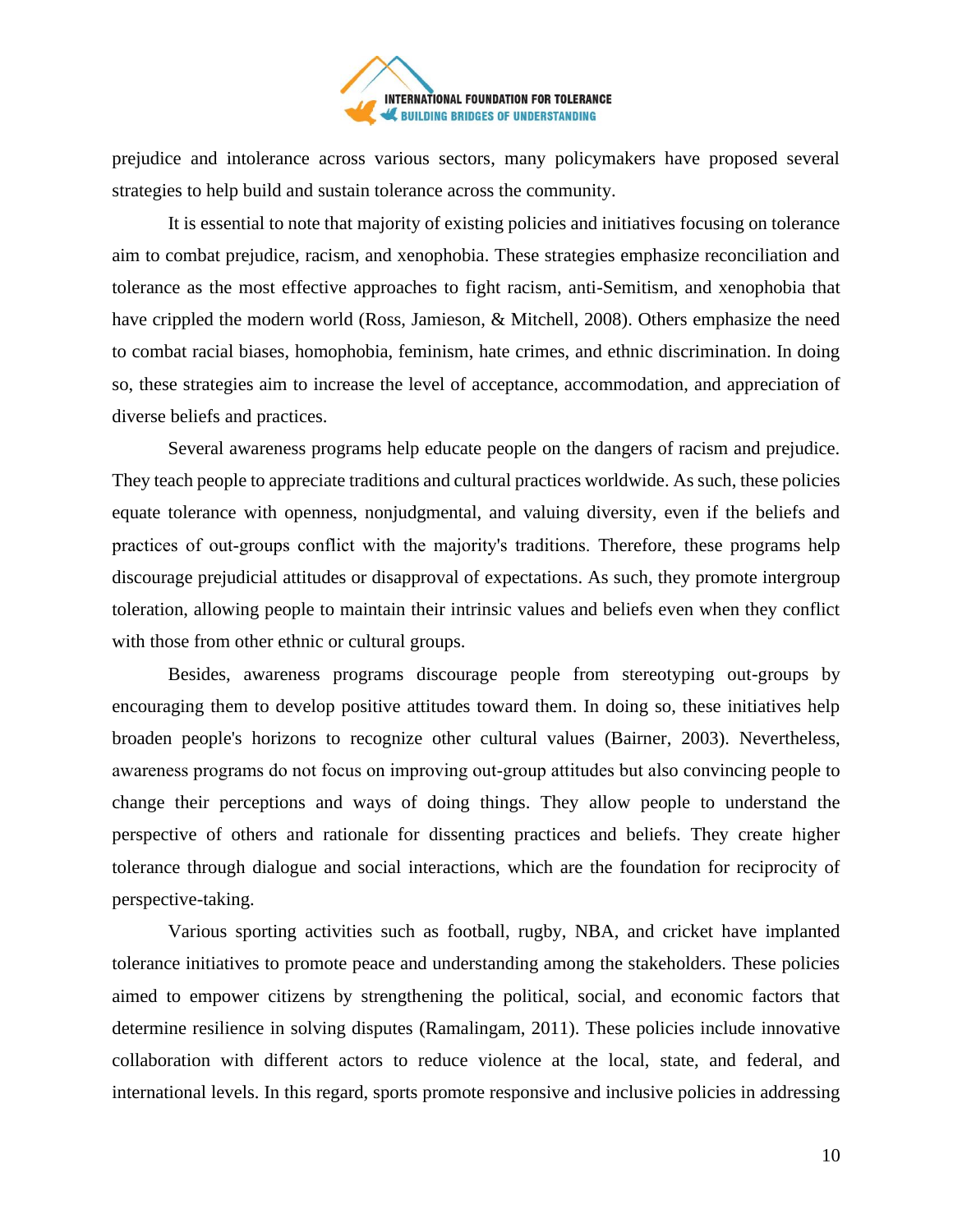

the ever-changing needs of society. The participatory approach helps sustain tolerance and peace at the same time championing for human rights. The representative participation of actors from various ethnic groups in sports strengthens tolerance and inter-ethnic solidarity in society.

# **Conclusion**

It is evident that sports are one of the most effective ways of communicating tolerance, peace, and respect for opponents, irrespective of cultural, ethnic, and religious differences. As a universal language, sports help create awareness on inclusivity and diversity by fostering peaceful coexistence and mutual understanding. The fair play in sports is a typical example of the initiatives to strengthen tolerance. Various sporting activities attract the attention of many viewers or audiences worldwide, promoting international relations. In particular, sports can encourage cooperation among people from different cultural origins. It strengthens interethnic and cultural ties by acquitting people with beliefs and values.

In doing so, sports enhance the formation of a positive image of people from out-groups. Sports also fosters international diplomatic relations by creating awareness on humanitarian issues such as environmental pollution, child trafficking, poverty, and racism (Ndlovu, 2010). It unites people beyond national, religious, and cultural borders aimed to promote tolerance and reconciliation. As such, it accelerates the reintegration of people to ensure mutual respect and understanding in society. Sports also facilitates social interaction between people from various ethnic and cultural groups, leading to internationalization. Players and athletes also use these sporting events to raise awareness of their national status on the world stage, resulting in recognition of their ethnic and cultural identity by other people. Representative participation in sports also strengthens tolerance due to interethnic solidarity across the globe.

With the ever-increasing racial slurs and abuses targeting minority groups in various sporting events, organizers should adopt new approaches to address this challenge. Over the last years, fans have become violent against opponents by evoking emotions and attitudes toward skin color. In this aspect, racial superiority poses a threat to various initiatives designed to encourage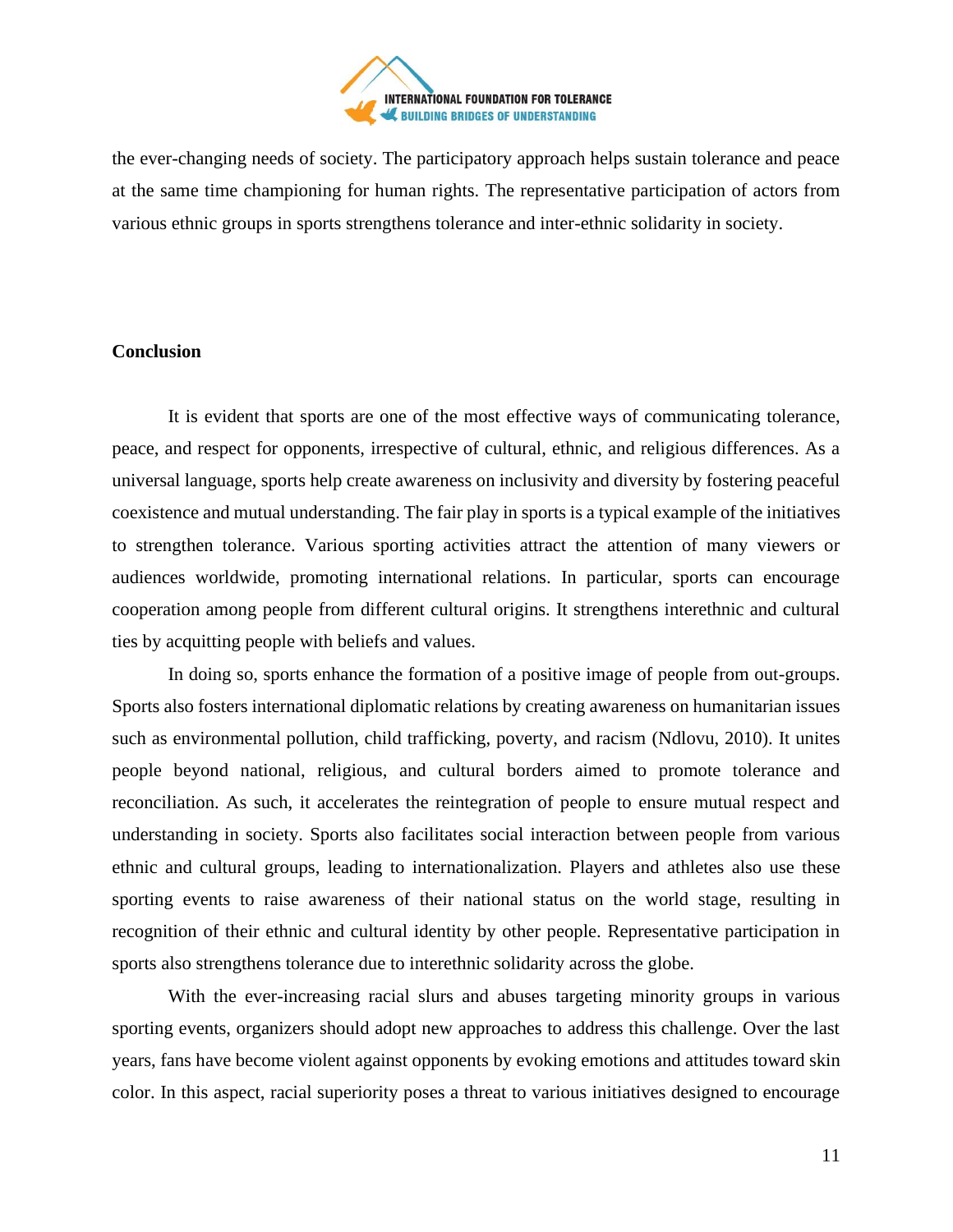

tolerance, inclusivity, and diversity in the sports arena. The minority ethnic groups have become victims of discriminatory behaviors due to ideological expression. Such disparaging attitudes and actions threaten unity within society. Therefore, law enforcement agencies should partner with actors such as event organizers, sponsors, and teams to identify these violent groups of supporters. There is a need for strategic policies and actions to curb rampant racial prejudice in games against minority groups.

Organizers of sporting events should also help the police identify perpetrators of these racists' chants for prosecution. With suitable training, these actors can effectively collaborate to reduce the incidents of racism within and outside the sporting arena. With adequate funding, these actors can ensure effective implementation of tolerance programs such as awareness initiatives, arrests, and prosecution to combat racism in the sports sectors as well as other domains. Besides, they should encourage equal participation in various implementation stages in dealing with racist incidents. More scientific research efforts that apply quantitative methods and decision analysis techniques to assess and evaluate tolerance strategies and initiatives should be given more attention (Sun, 2018). For instance, Multi-Criteria Decision Making (MCDM) has a verity of tools and techniques that can be used to evaluate strategic options, and weight criteria that can local, regional, and international bodies benefit from.

#### **References**

- Atherley, K.; Tonts, M. (2010) Competitive sport and the construction of place identity in rural Australia. *Sport and Society*, *13*(3), 381-398.
- Bairner, A (2003) Political unionism and sporting nationalism: An examination of the relationship between sport and national identity within the Ulster unionist tradition. *Identities Global Studies in Culture and Power*, *10*(4), 517-535.
- Brown, Kevin M.; Hoye, Russell; Nicholson, Matthew. (2014) Generating trust? Sport and community participation. *Journal of Sociology*, *50*(4), 437-457.
- Drandrov, G., & Fayzullin, I. (2015). Characteristics of common cultural competences of volunteers at sports events. *Physical Culture: Upbringing, Education, Workout*, *2*, 70-73.
- Fusco, C. (2005). Cultural landscapes of purification: Sports spaces and discourses of whiteness. *Sociology of Sport Journal*, *22*(3), 282-309.